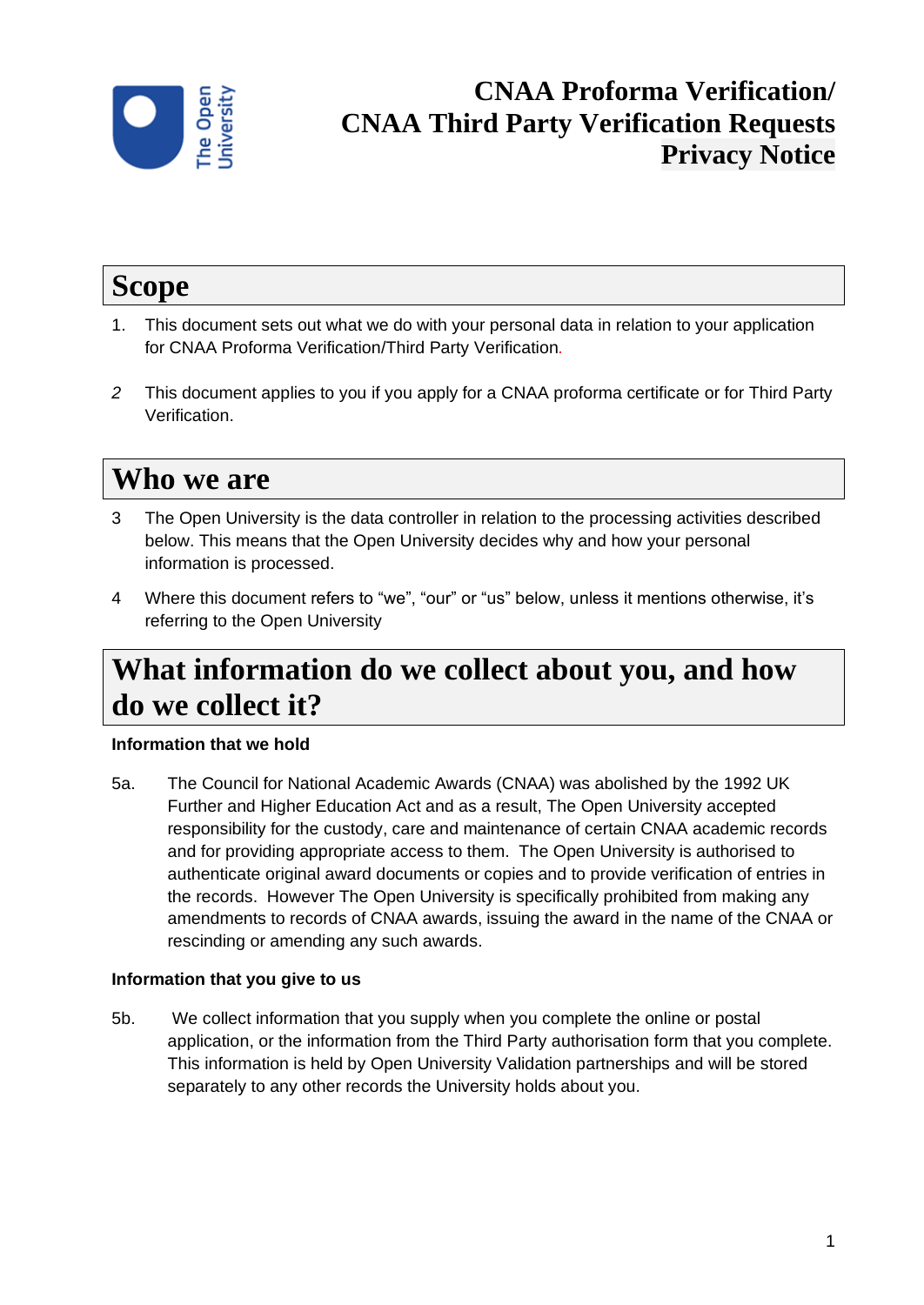### **How do we use your personal information?**

6. We need to know some information about you so that we can locate your CNAA academic record, verify the authenticity of your request and send you the proforma verification. The information is also required to enable us to verify the authenticity of Third Party Requests and send verification to the Third Party in line with your consent. The information will also be used to enable us to contact you regarding your request if required. This information is processed under Data Protection legislation as a Public task. If you make a complaint or appeal in respect of your request, it is in our legitimate interest to process your personal data for this purpose.

## **Who do we share your information with?**

7. With your written consent we will verify your award to a Third Party in line with a legitimate Third Party Verification request.

## **Do we transfer information outside the EEA?**

- 8 Generally, information you provide to us is stored on our secure servers, or on our cloud based systems which are located within the EEA.
- 9 However if you have requested that we verify your award to a Third Party outside the EEA, we will verify your award accordingly.

# **How long do we keep your personal information for?**

10. The CNAA award details are held as a permanent record. Information regarding your application for a proforma certificate/Third Party verification is kept for 1 year electronically.

## **Your rights**

.

- 11 You have a number of rights in relation to your personal information, which apply in certain circumstances. In order to exercise any of these rights, please contact us using the details in section 13 of this document.
- 12 You have the right
	- To access your personal information that we process

In some circumstances, you also have the right

- To have your details removed from systems that we use to process your personal data
- To restrict the processing of your personal data in certain ways
- To obtain a copy of your personal data in a structured electronic data file
- To object to certain processing of your personal data by us